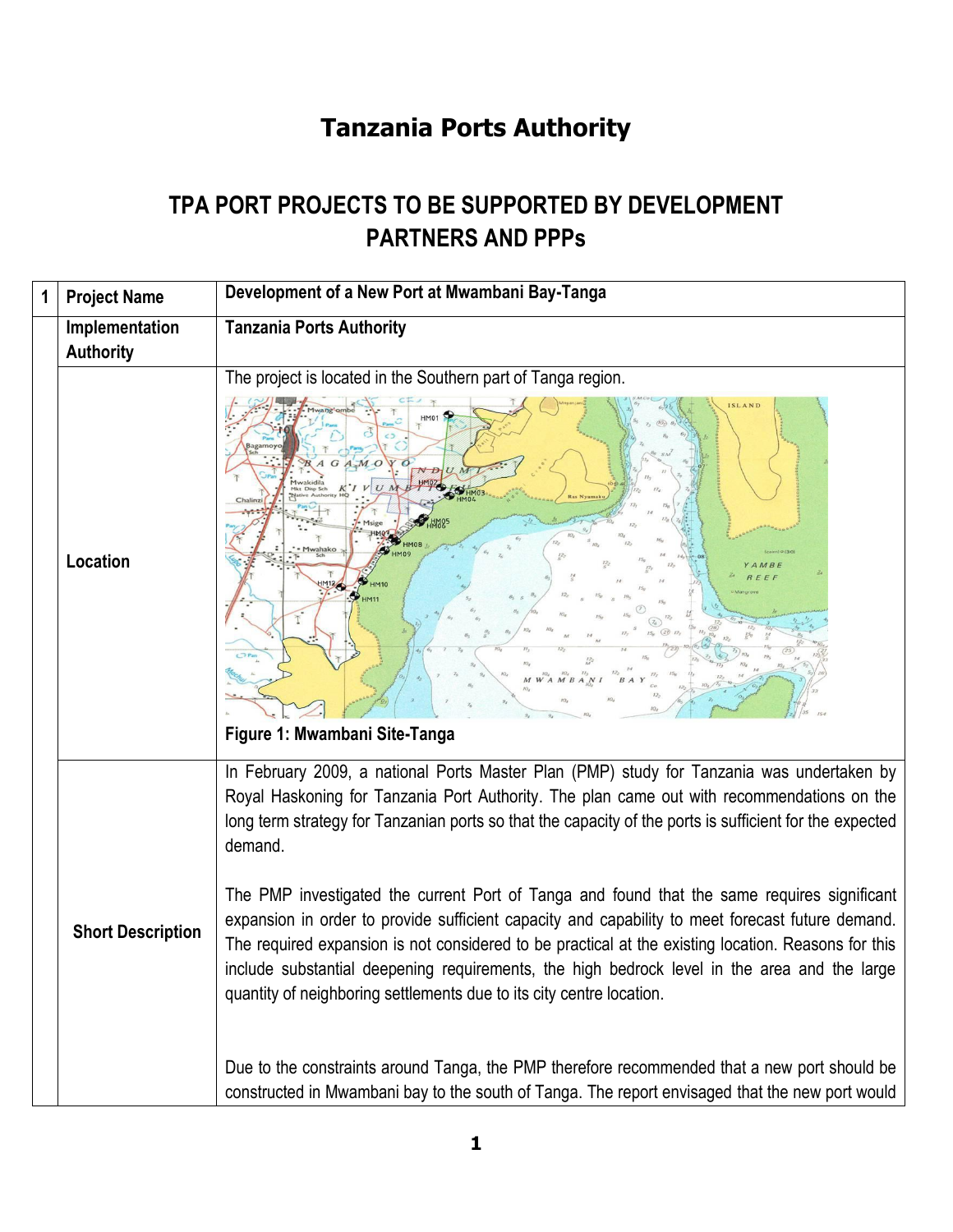|                                                                           | be developed for general cargo, dry bulks and containers, mainly to serve Northern Tanzania,<br>Uganda through a railway link to Lake Victoria (possibly Musoma and mwanza) via Arusha and<br>Southern Kenya.<br>To start with, TPA is planning to construct three berths (815 meters), which will also entail<br>acquisition of modern handling equipment to handle the aforementioned cargo.                                                                                                                                                                                                                                           |
|---------------------------------------------------------------------------|------------------------------------------------------------------------------------------------------------------------------------------------------------------------------------------------------------------------------------------------------------------------------------------------------------------------------------------------------------------------------------------------------------------------------------------------------------------------------------------------------------------------------------------------------------------------------------------------------------------------------------------|
|                                                                           | Apart from increasing the Tanga port traffic and throughput, the Mwambani Port will have the<br>following benefits to TPA and the nation at large:<br>Alleviation of congestion at the existing Tanga Port and sharpen the port's competitive<br>edge towards efficient saving of neighboring countries,<br>Lower shipping freight rates as a result of reduced waiting time for ships in the port and                                                                                                                                                                                                                                   |
| <b>The Project</b><br><b>Benefits</b>                                     | increased shipload;<br>Reducing transit time and permitting movement of vessels at most states of the tide and at<br>night;<br>Greater throughput capacity for the port arising from efficient use of berths with more<br>freedom of movement of ships direct to new berths contrary to the current double handling<br>of cargo experienced at Tanga Port;<br>High rating of the port in terms of safety considerations;<br>It will attract bigger ships and transshipment cargo;<br>Fast clearance of vessels and cargo;<br>Attain high port performance efficiency and productivity; and<br>Creation of employment opportunities.<br>٠ |
| <b>Project Cost</b><br><b>Estimates</b>                                   | This project is estimated to cost about 500 million USD (340 million USD for construction of three<br>berths, 60 million USD for dredging works, and 100 million USD for equipment).                                                                                                                                                                                                                                                                                                                                                                                                                                                     |
| <b>Project Status</b>                                                     | After having undertaken the Feasibility Study in 2012, TPA is in the process of undertaking<br>Detailed Engineering Designs for the project.                                                                                                                                                                                                                                                                                                                                                                                                                                                                                             |
| <b>Financing Status</b>                                                   | To be decided upon completion of Detailed Engineering Designs Study.                                                                                                                                                                                                                                                                                                                                                                                                                                                                                                                                                                     |
| <b>Contribution to</b><br>income generation/<br>or poverty<br>eradication | A new Port at Mwambani area in Tanga is expected to complement the current Tanga Port to an<br>estimated capacity of handling 7 million tons per annum by 2028. This massive capacity will entail:<br>Increased revenues<br>$\bullet$<br>Increased direct and indirect employment opportunities<br>٠<br>The port will also boost agricultural outputs and industrialization, which in their totality will<br>alleviate poverty.                                                                                                                                                                                                          |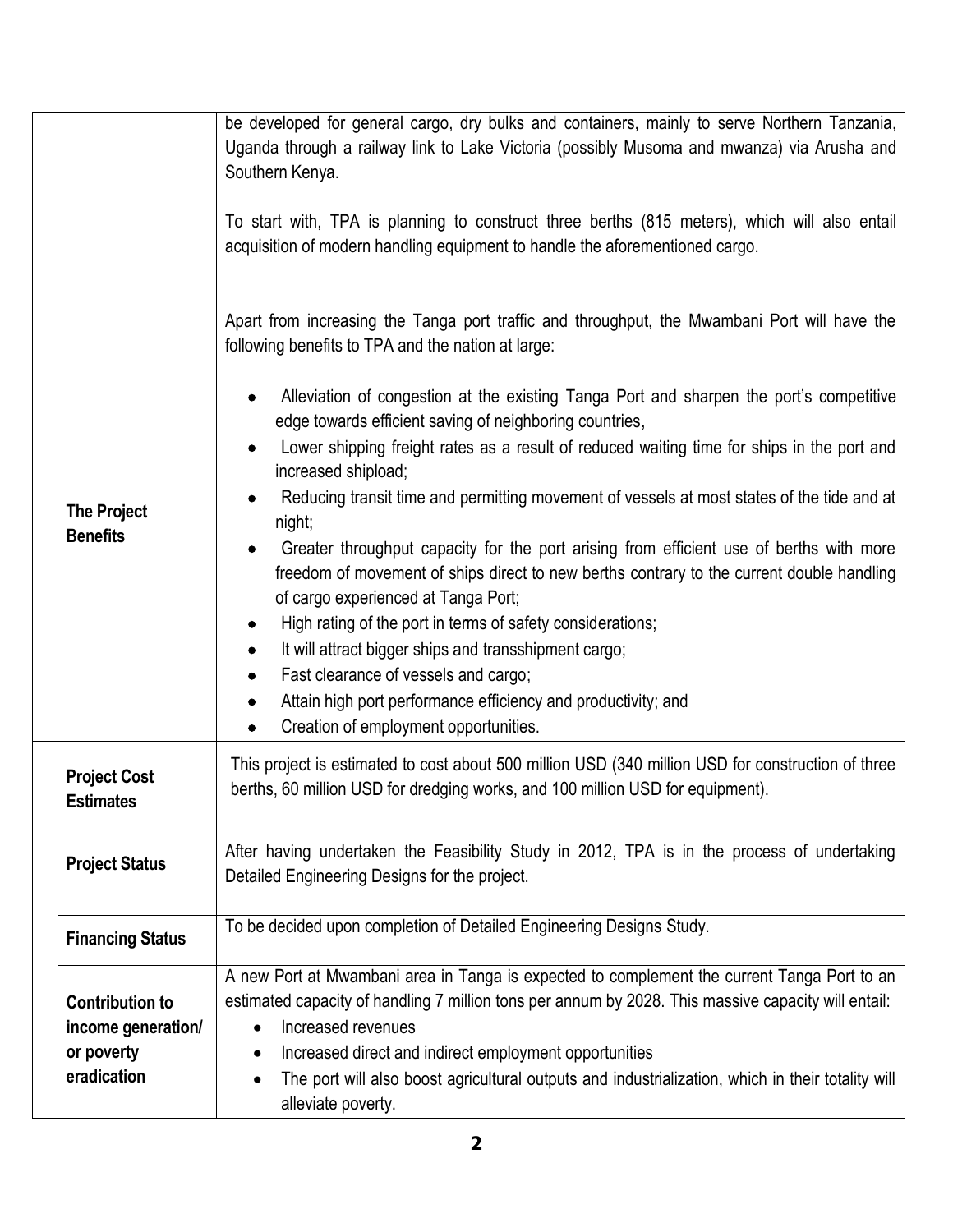|   | Description of the<br>regional character | The Mwambani Port is strategically planned to serve the Northern Tanzania, Uganda through a                                                                                                                                                                                                                                                                                                                                                                                                                                                                                                      |
|---|------------------------------------------|--------------------------------------------------------------------------------------------------------------------------------------------------------------------------------------------------------------------------------------------------------------------------------------------------------------------------------------------------------------------------------------------------------------------------------------------------------------------------------------------------------------------------------------------------------------------------------------------------|
|   | of the project and<br>benefiting         | railway link to Lake Victoria (possibly Musoma and mwanza) via Arusha and Southern Kenya.                                                                                                                                                                                                                                                                                                                                                                                                                                                                                                        |
|   | countries:                               |                                                                                                                                                                                                                                                                                                                                                                                                                                                                                                                                                                                                  |
| 2 | <b>Project Name</b>                      | <b>Modernization of Mwanza South Port</b>                                                                                                                                                                                                                                                                                                                                                                                                                                                                                                                                                        |
|   | Implementing                             | <b>Tanzania Ports Authority</b>                                                                                                                                                                                                                                                                                                                                                                                                                                                                                                                                                                  |
|   | <b>Authority</b>                         |                                                                                                                                                                                                                                                                                                                                                                                                                                                                                                                                                                                                  |
|   | Location                                 | Mwanza                                                                                                                                                                                                                                                                                                                                                                                                                                                                                                                                                                                           |
|   |                                          | <b>Marshaling Yard at Mwanza South Port</b>                                                                                                                                                                                                                                                                                                                                                                                                                                                                                                                                                      |
|   | <b>Short description</b>                 | Mwanza is the second largest city in Tanzania. The city is located on the South coast of<br>$\bullet$<br>Lake Victoria. It has two major ports, the North and South ports. Both South and North ports<br>are among the largest inland/lake ports in Tanzania.<br>The Mwanza South port is located just south of the city and is used for cargo only and has a                                                                                                                                                                                                                                    |
|   |                                          | rail-link span in addition to general cargo berths and warehouses. The port is mainly used<br>for rail wagon ferries to Kemondo Bay, Port Bell in Uganda and to Kisumu in Kenya.                                                                                                                                                                                                                                                                                                                                                                                                                 |
|   |                                          | Presently most cargo handled in Mwanza South port is transported as general cargo in rail<br>wagons. Plans to initiate container traffic on Lake Victoria have been launched in the past<br>(refer above) but have not been successful so far. However, container operations could<br>improve efficiency and flexibility of cargo transport on the lake. It is therefore assumed that<br>in 2028 part of the cargo will be containerized. Rail wagon transport is expected to continue<br>to main destinations. Also general cargo handling is assumed to remain, especially for local<br>cargo. |
|   | <b>Project Benefits</b>                  | Enable TPA to provide sufficient port capacity and make it available ahead of demand;                                                                                                                                                                                                                                                                                                                                                                                                                                                                                                            |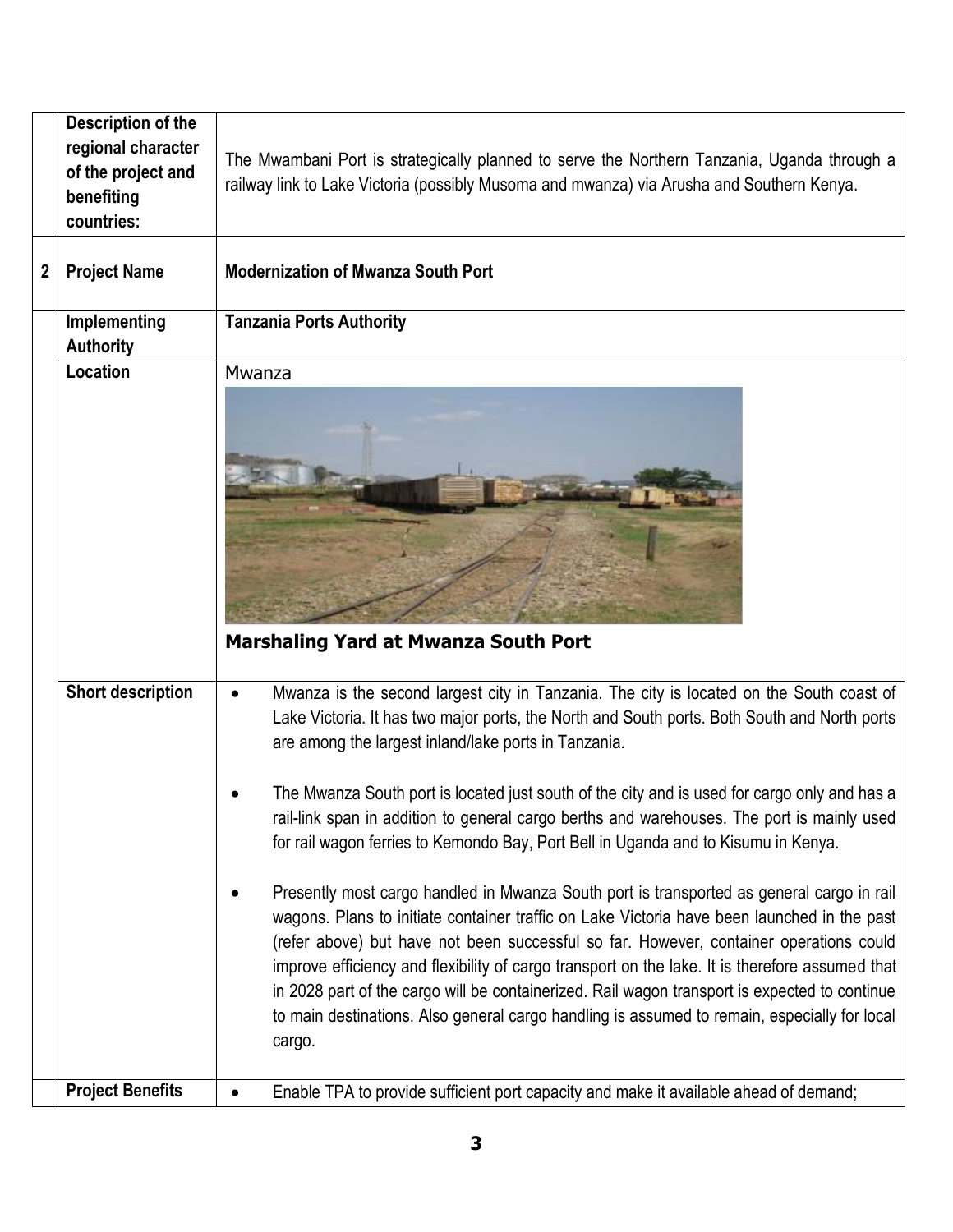|   |                                  | Increase speedy and safe handling of cargo at the port;<br>$\bullet$                                                                                                                         |
|---|----------------------------------|----------------------------------------------------------------------------------------------------------------------------------------------------------------------------------------------|
|   |                                  | Ensure TPA to offer world class maritime services to its customers; and<br>$\bullet$                                                                                                         |
|   |                                  | Spur economic growth, rejuvenate people's live hood and catalyze socio-economic<br>development.                                                                                              |
|   | <b>Project Cost</b>              | Estimated to be 400 million USD                                                                                                                                                              |
|   | <b>Estimates</b>                 |                                                                                                                                                                                              |
|   | Project                          | The Consultant (M/s Royal Haskoning from Netherlands) submitted a Draft Final Report of the                                                                                                  |
|   | Implementation                   | Feasibility Study and Engineering Design in September 2015. TPA called a stakeholders' meeting                                                                                               |
|   | <b>Status</b>                    | in Mwanza from 4 <sup>th</sup> to 7 <sup>th</sup> October, 2015 to review the Draft Final Report. Comments were                                                                              |
|   |                                  | submitted to the Consultants on 8 <sup>th</sup> October, 2015 for incorporation in the expected Final Report.                                                                                |
|   | <b>Financing Status</b>          | To be decided upon completion of studies.                                                                                                                                                    |
|   | <b>Contribution to</b>           | Creation of direct and indirect employment;<br>$\bullet$                                                                                                                                     |
|   | income                           | Contribution to the national GDP;<br>$\bullet$                                                                                                                                               |
|   | generation/or                    | Promotion of small and medium scale enterprises;<br>$\bullet$                                                                                                                                |
|   | poverty eradication              | Increase in exports and imports traffic to TPA, thus increase in revenue.<br>$\bullet$                                                                                                       |
|   | Description of the               | The Mwanza South Port serves a vast lake zone region in Tanzania, Kenya through Kisumu<br>$\bullet$                                                                                          |
|   | regional character               | Port, Uganda through Port Bell Port as well as Rwanda and Burundi through a network of                                                                                                       |
|   | of the project and               | roads and in some areas railways.                                                                                                                                                            |
|   | benefiting                       |                                                                                                                                                                                              |
|   | countries                        |                                                                                                                                                                                              |
| 3 | <b>Project Name</b>              | <b>Expansion and Modernization of Kigoma and Kasanga Ports</b>                                                                                                                               |
|   | Implementing<br><b>Authority</b> | <b>Tanzania Ports Authority</b>                                                                                                                                                              |
|   | Location                         | Kigoma and Rukwa<br>500 m<br>Possible future<br>expansion<br>Kigoma port<br>Break Bulk<br>Containers                                                                                         |
|   | <b>Short description</b>         | The objective of this project is to increase the capacity of the ports of Kigoma and Kasanga<br>to cater for the expected increase in traffic as stipulated in the twenty years Ports Master |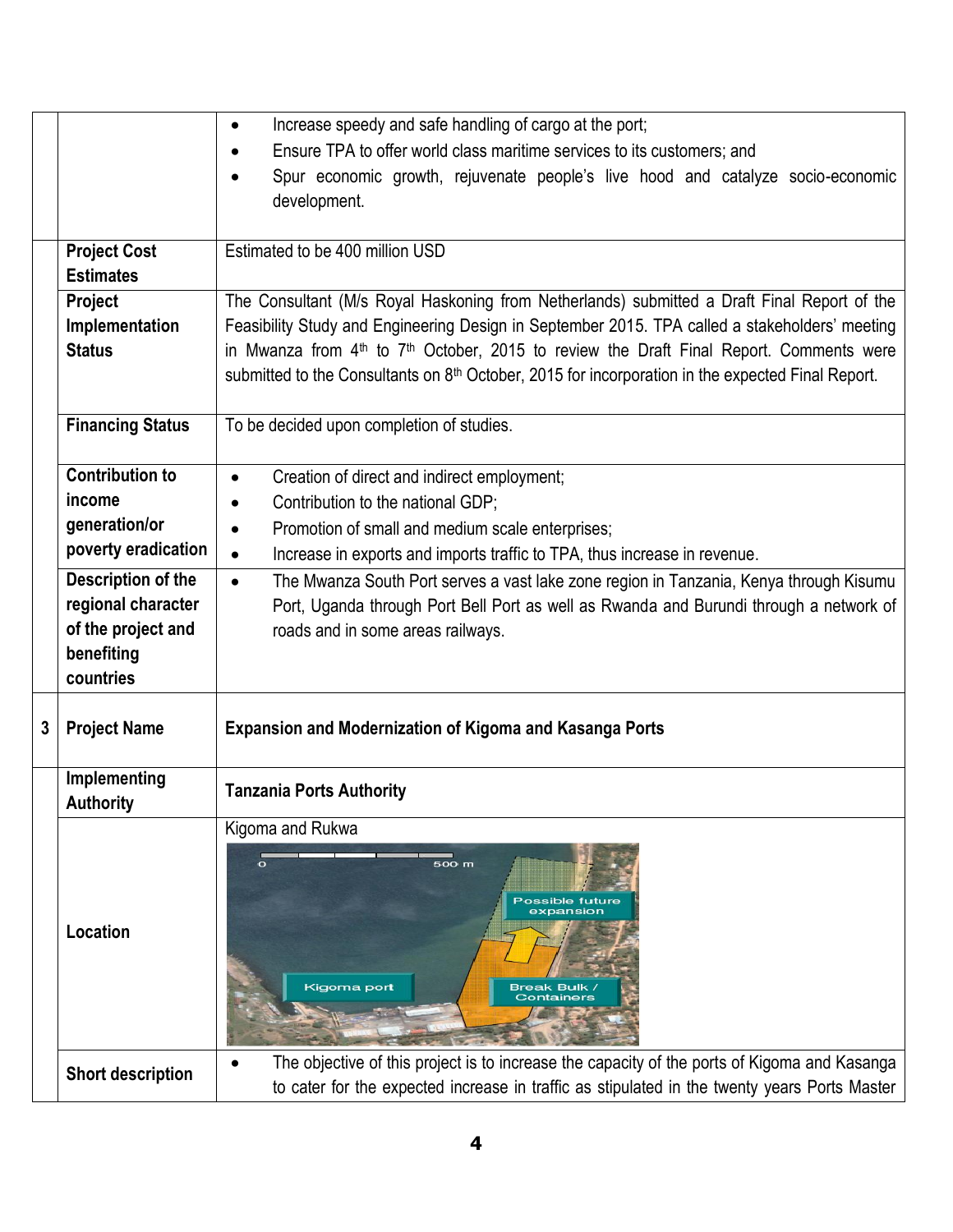|                                         | Plan (2008-2028);                                                                                                                                                                                         |
|-----------------------------------------|-----------------------------------------------------------------------------------------------------------------------------------------------------------------------------------------------------------|
|                                         | The Kigoma port is major a link point between Dar es Salaam port in which imports and<br>exports for landlocked countries of the DRC and Burundi pass through;                                            |
|                                         | Development of the Kigoma port is essential for the promotion of the increasing trade<br>between Tanzania and neighboring countries of the DRC and Burundi;                                               |
|                                         | Development of Kigoma is extremely important for the effective functioning of the TRL and<br>port of Dar es Salaam;                                                                                       |
|                                         | To cater for the expected traffic in future, the project will involve expansion of the quay from<br>the current available 300m to 1,130m, as per the identified requirements in the Ports Master<br>Plan. |
|                                         | On the other side, Kasanga Port connects the western Tanzania and Eastern DRC.                                                                                                                            |
|                                         | Increasing capacity of Kigoma and Kasanga ports to handle bigger vessels;<br>$\bullet$                                                                                                                    |
| <b>Project Benefits</b>                 | Improving quality of services;                                                                                                                                                                            |
|                                         | Attracting more traffic from the DRC and Burundi.                                                                                                                                                         |
| <b>Project Cost</b><br><b>Estimates</b> | Estimated to be 600 million USD                                                                                                                                                                           |
| Project<br>Implementation               | Kigoma Port Feasibility Study and Engineering Design for modernization of the Port's<br>infrastructure is at Interim Report Stage.                                                                        |
| <b>Status</b>                           | Eol for expansion of Kasanga Port has been advertised.                                                                                                                                                    |
| <b>Financing Status</b>                 | PPP financing arrangement is recommended.<br>$\bullet$                                                                                                                                                    |
|                                         | Creation of direct and indirect employment;                                                                                                                                                               |
| <b>Contribution to</b><br>income        | Contribution to the national GDP;                                                                                                                                                                         |
| generation/or<br>poverty eradication    | Promotion of small and medium scale enterprises;                                                                                                                                                          |
|                                         | Increase in exports and imports traffic to TPA, thus increase in revenue.<br>٠                                                                                                                            |
| <b>Description of the</b>               | The Kigoma Kasanga ports are along Lake Tanganyika, mainly serving DRC and Burundi<br>$\bullet$                                                                                                           |
| regional character                      | traffic, development of the port will boast trade between Tanzania and the mentioned                                                                                                                      |
| of the project and<br>benefiting        | countries.                                                                                                                                                                                                |
| countries                               |                                                                                                                                                                                                           |
|                                         |                                                                                                                                                                                                           |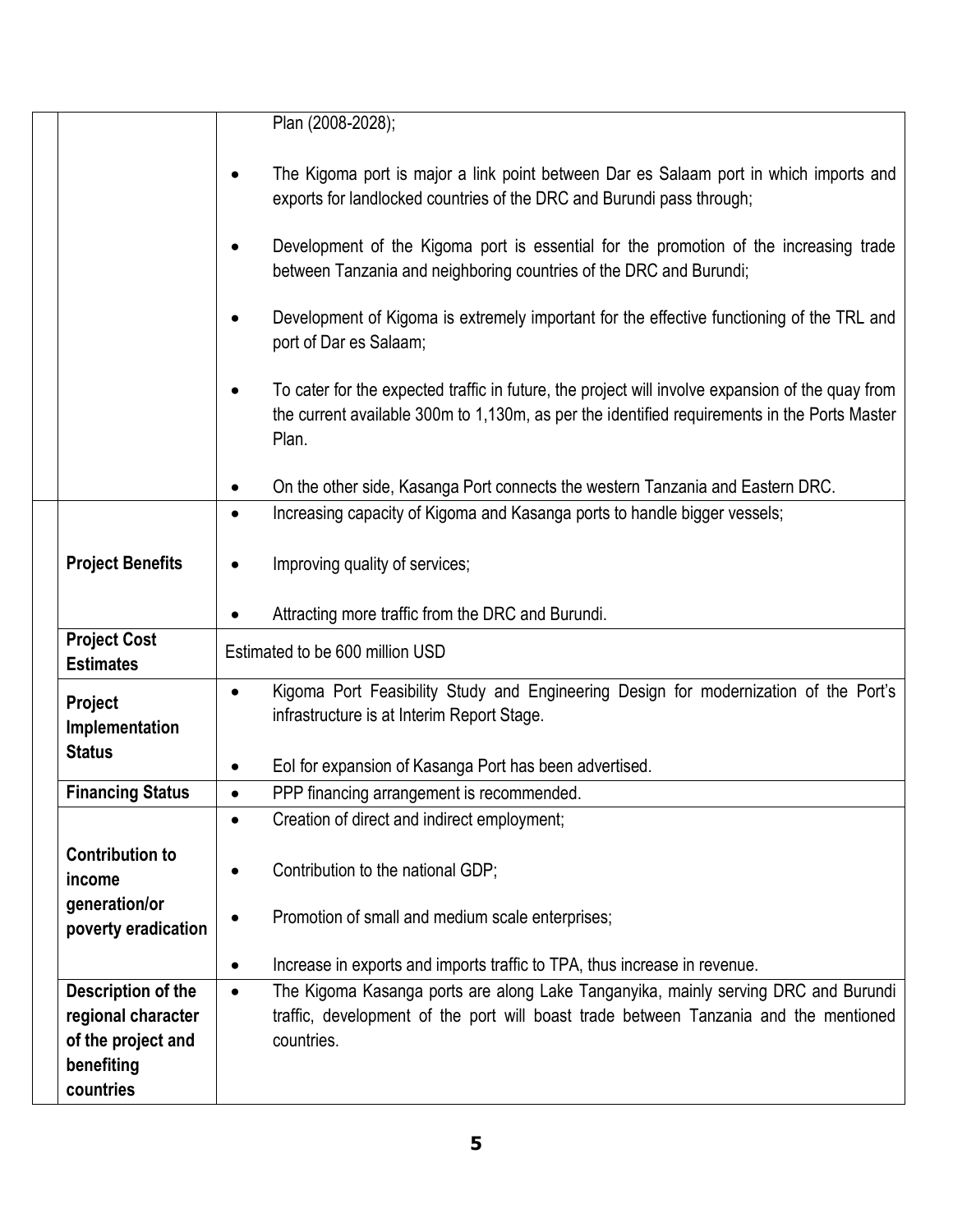| 4 | <b>Project Name</b>              | <b>Construction of a Dry Dock Facility at Dar es Salaam</b>                                                                                                                                                                                                                                                                                                                                                                                                                                                                                                                                                                                                                                                                                                                                                                                                                                                                                                                                                                                                                                                                                                                                                                                                                                  |
|---|----------------------------------|----------------------------------------------------------------------------------------------------------------------------------------------------------------------------------------------------------------------------------------------------------------------------------------------------------------------------------------------------------------------------------------------------------------------------------------------------------------------------------------------------------------------------------------------------------------------------------------------------------------------------------------------------------------------------------------------------------------------------------------------------------------------------------------------------------------------------------------------------------------------------------------------------------------------------------------------------------------------------------------------------------------------------------------------------------------------------------------------------------------------------------------------------------------------------------------------------------------------------------------------------------------------------------------------|
|   | Implementing<br><b>Authority</b> | <b>Tanzania Ports Authority</b>                                                                                                                                                                                                                                                                                                                                                                                                                                                                                                                                                                                                                                                                                                                                                                                                                                                                                                                                                                                                                                                                                                                                                                                                                                                              |
|   | Location                         | According to the Ports Master Plan (PMP) report, docking facility should be located close to its<br>main customer TPA Marine Services. Currently the majority of the fleet is based in DSM and<br>therefore the logical location would be within close proximity to the DSM port.                                                                                                                                                                                                                                                                                                                                                                                                                                                                                                                                                                                                                                                                                                                                                                                                                                                                                                                                                                                                            |
|   | <b>Short description</b>         | According to the PMP final report published in February 2009, "the existing docking facilities in<br>Dar es Salaam port are outdated and not suited for maintenance of the Marine Services Fleet.<br>Currently, practice is to use the docking facilities in Mombasa, Kenya. The situation is not optimal<br>as high costs are involved and additional operational time is being lost. A new local dry docking<br>facility is therefore advised to maintain the TPA Marine Services Fleet."<br>In view of the above, TPA has planned to construct a dry dock that can be along DSM coastline,<br>which can be offering services to marine vessel fleet operating to several TPA sea ports, which<br>include Tanga/Mwambani, Mbegani-Bagamoyo and Mtwara ports.                                                                                                                                                                                                                                                                                                                                                                                                                                                                                                                               |
|   | <b>Project Benefits</b>          | The largest vessel in the future TPA Marine Services Fleet is a tug with a length of<br>$\bullet$<br>46m, beam of 11m and a draft of 5m. The docking facility should be able to<br>accommodate at least two of these vessels simultaneously in view of required<br>flexibility and capacity.<br>The regional coastal fleet is also a potential customer for the new docking facility as<br>there is a shortage of maintenance facilities in Tanzania. These coastal vessels<br>could well provide an additional turnover to make the dry dock more feasible.<br>Therefore, the dry dock should have the ability to handle coasters.<br>TPA's philosophy of increasing capacity ahead of demand will bring tremendous<br>opportunity of accommodating increased clients and ultimately more revenue to<br>Tanzanian ports. Having a well-functioning docking facility, is not going only to<br>attract private vessels (i.e. orders from third parties vessel fleet), but will also<br>increase the number of ship calls at TPA's ports.<br>Moreover, in a perspective of long-term planning of ports expansion, TPA should<br>opt on constructing the dry dock as suggested in the PMP, will reduce high<br>dependency of getting similar services at the neighbouring and competing port of |